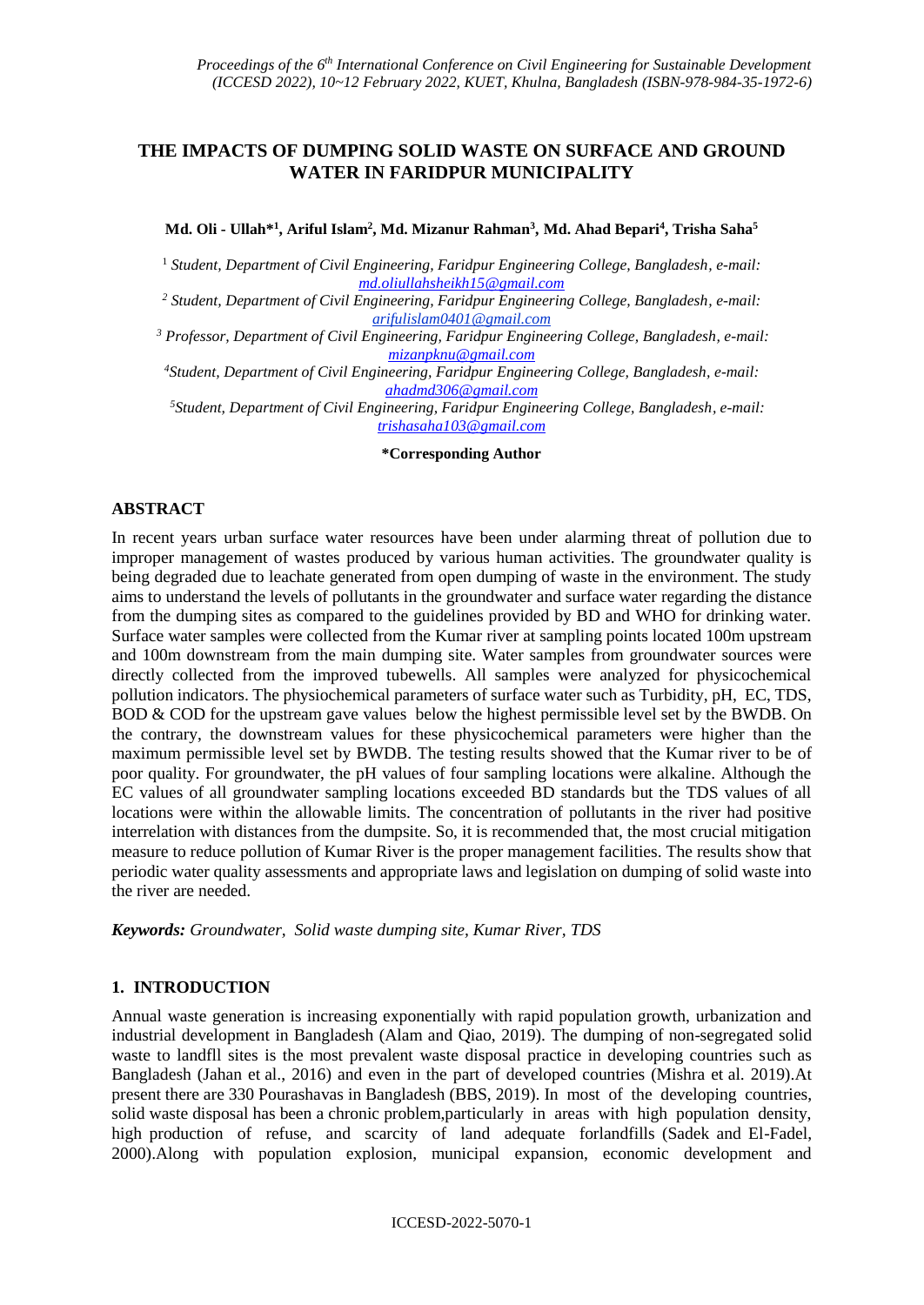improvement of people's living standards, the amount of municipal solid waste has been increasing rapidly and its composition has become more multidimensional and complex.

In Bangladesh, the most general waste disposal method available is incineration, open dumping, composting and land filling. Unsuitable disposal of solid waste causes all types of pollution: air, soil, and water. Indiscriminate dumping of wastes contaminates surface and ground water supplies. In urban areas, solid waste clogs drains, creating stagnant water for insect breeding and floods during rainy seasons. Open burning of solid waste contributes significantly to urban air pollution. Contaminants from gasoline spills, households and other toxic wastes find their way to the dumping sites. Health and safety issues also arise from improper solid waste management. Insect and rodent vectors are attracted to the waste and can spread diseases such as cholera and dengue fever (Srigirisetty et al, 2017).

A huge quantity of solid waste produced within the Faridpur Municipality is not collected. As a result, a lot of solid wastes are left within the communities. In the communities, most of the houses have not appropriate sanitary facilities for liquid waste disposal and therefore major portion of grey water and black water generated are disposed off into the Kumar River. The dumpsite located near the Shariyatullah Bazar on the bank of Kumar River. Leachate from the dumpsite flow through surface runoff to Kumar River. Since most of the urban residents in Faridpur town predominantly use the water source to ascertain its suitability for domestic use. Therefore, the aim of the study was to find out the impacts of solid waste on ground and surface water quality.

The objectives of the present study are the followings:

- To determine the effects of solid waste on ground and surface water quality in Faridpur Municipality.
- To compare the level of pollutants in the tube wells and river water with the guidelines provided by WHO and BD Standards for drinking water.
- To establish the interrelation between the levels of pollutants in ground and surface water with distances from the dumping site.

## **2. METHODOLOGY**

### **2.1 Study Area**

The study area is located in the city of Faridpur (23°35′44.88″N, 89°49′50.16″E) that is a large district in the south-west part of Bangladesh. It is situated beside the Padma River. Kumar River is flowing across the city. Faridpur is a tropical climate area where about 1873 mm of precipitation falls annually. The driest month is January, with 6 mm of rainfall. Most precipitation falls in June, with an average of 360 mm (Bangladesh Water Development Board, 2019). There are many schools, colleges, markets, shopping malls, business centers, residential buildings, commercial buildings and administrative buildings in Faridpur city and still constructing many of the above day by day as the city will be the next and 9th divisional city and headquarter of Bangladesh. So a huge amount of activities are occurs every day in the city and as a result a vast amount of solid waste is produced every single day. This is why this city is selected for the research work. The waste dumped at this site includes domestic waste, e.g. wood; fruits, vegetables peels, plastic, glass, cardboard, cloths, kitchen waste, construction waste. Further solid waste from the poultry market, refineries, fish market, dairy farm and hospital waste is also dumped at the site.

### **2.2 Sampling of the Surface Water and Groundwater**

For surface water, the 9 water samples were collected from three different points of the Kumar River where 3 samples from upstream (U), 3 from downstream (D) and 3 from the middle point (M) where solid waste is dumped in the river. U and D are located at distance 100m from the dumpsite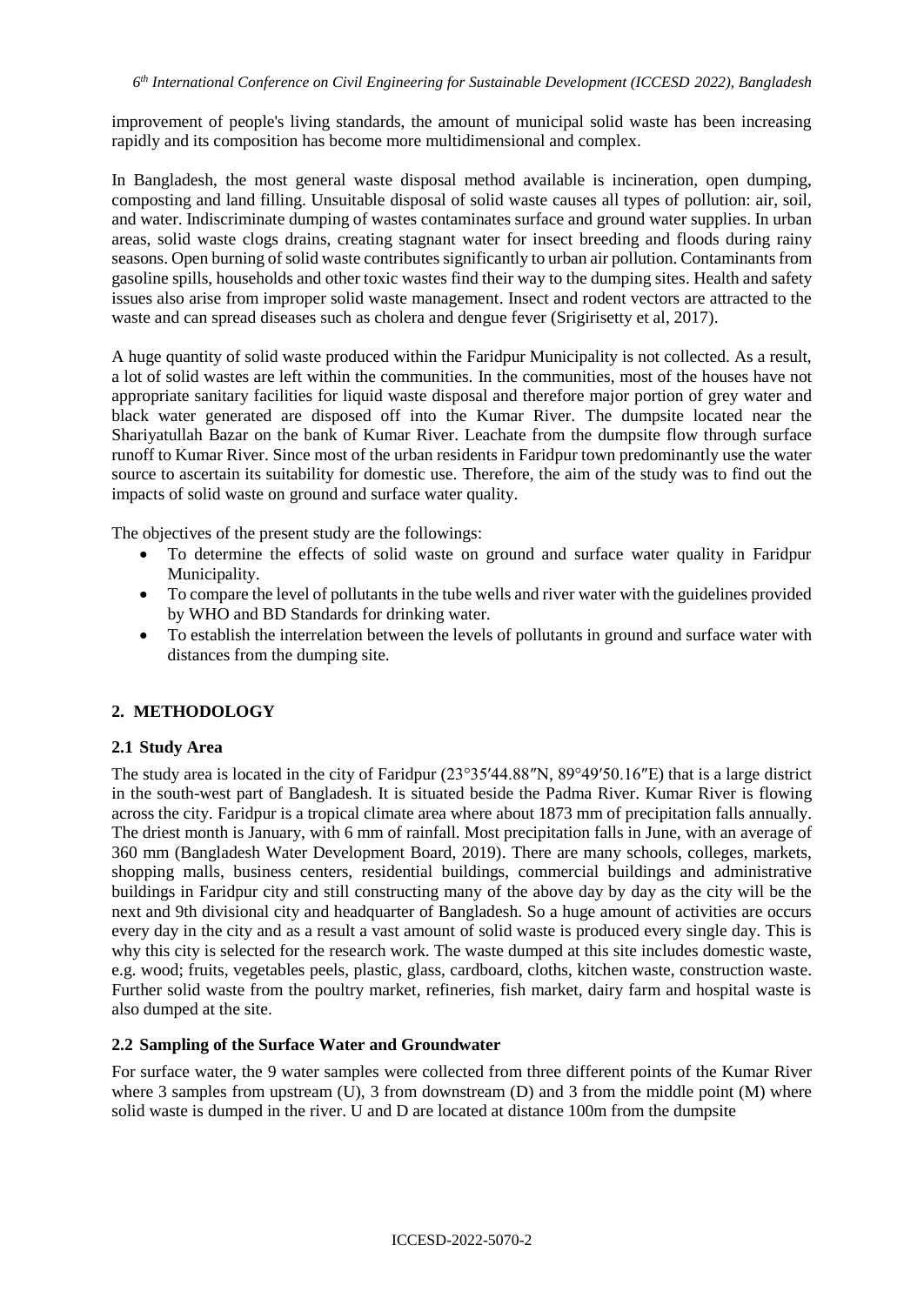| Sampling location | Distance from<br>dumpsite (m) | Sampling location |  |
|-------------------|-------------------------------|-------------------|--|
|                   | 100                           | Upstream          |  |
| М                 |                               | Middle (main dump |  |
|                   |                               | site)             |  |
|                   | 100                           | Downstream        |  |

**Table 1:** Sample collection points regarding distance from dumpsite in the Kumar River.

Before sampling, all bottles were washed with distilled water and the bottles were rinsed again three times with the water to be sampled. Samples were collected in 1 litre plastic bottles at a distance of about 100 meters from each other point to analysis pH, EC, TDS, Turbidity and BOD. After collection, the bottles were sealed immediately to avoid exposure to air. The samples were taken from the midstream and approximately 0.30 meters below the surface.



**Figure 1:** Sampling point for surface water (Kumar River).

For groundwater, eight different main waste dumping sites were identified and four specific sites were selected for sampling. They are Tepakhola bazar (L1), Shingpara (L2), Shovarampur (L3) and Faridpur Medical College (L4). Water samples were collected according to the Table 2.

**Table 2:** Sample collection points regarding distance from dumpsite from tubewell

| Sampling<br>Location | Depth of the<br>tube well (ft) | Distance from<br>dumping site (m) |
|----------------------|--------------------------------|-----------------------------------|
| L1<br>L2             | 240<br>120                     | 11                                |
| L <sub>3</sub>       | 240<br>400-450                 |                                   |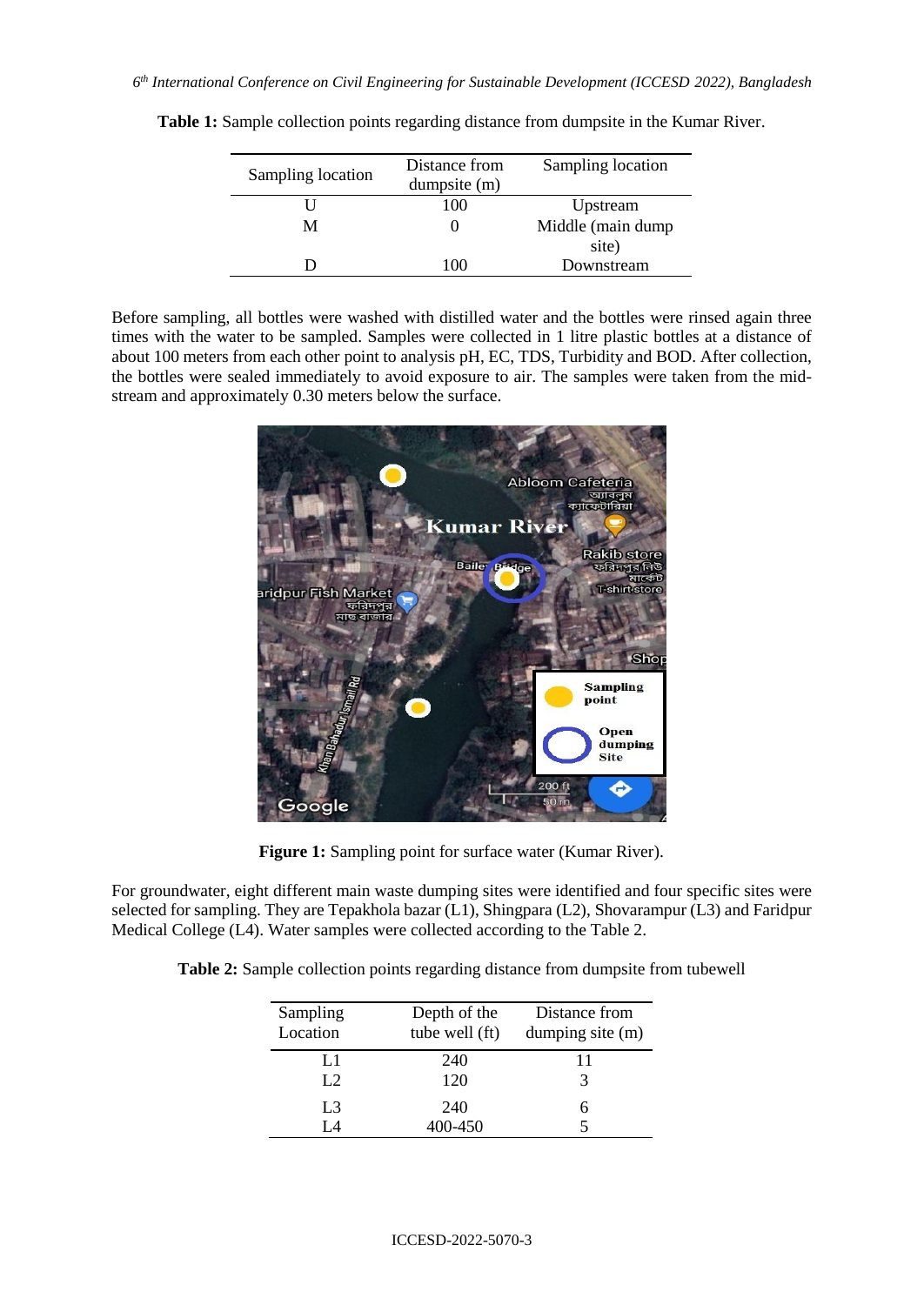The water samples were collected using 1 litre sampling bottles from the nearest tube wells to each of the dumpsites. Each sampling container was filled with sampled water and then croaked using lids. After that the containers kept in a cool box for transfer to laboratory for analysis.



**Figure 2:** (a) Sampling point (L1 and L2) for groundwater; (b) Sampling point (L3 and L4) for groundwater

## **2.3 Sample Analysis**

The analysis was done as per the standard methods. The physical parameters include pH, Turbidity, Electrical Conductivity, Total Dissolved Solid were determined in laboratory after collection of the samples. For the analysis of PH and turbidity the samples were transported to the Environmental Laboratory of Department of Civil Engineering, Faridpur Engineering College, Faridpur, Bangladesh. And for the analysis of EC and TDS the samples were transported to the Department of Public Health and Engineering (DPHE), Gopalganj, Bangladesh. The water samples for the analysis of BOD, COD, EC and TDS were carefully carried to the Environmental laboratory of the Department of Civil Engineering, Dhaka University of Engineering and Technology (DUET), Bangladesh. The pH was measured using model "EcoScan pH 6" pH meter. Turbidity was measured using Turbidity meter. EC and TDS were measured by multimeter method.

## **2.4 Data Analysis**

Data on the level of pollutants in the tube wells and river water was analyzed using descriptive statistics to obtain means. Interrelation analysis was performed through cross tabulations to determine the relationship between the level of pollutants in the surface water and tube wells as compared to the distances between the tube wells and the dumping sites. The data was analyzed using Microsoft Office excel.

# **3. RESULTS AND DISCUSSION**

The variation in the physico-chemical parameters of surface water in the three different points i.e. U, M and D (along the river Kumar) are given in the Table 3.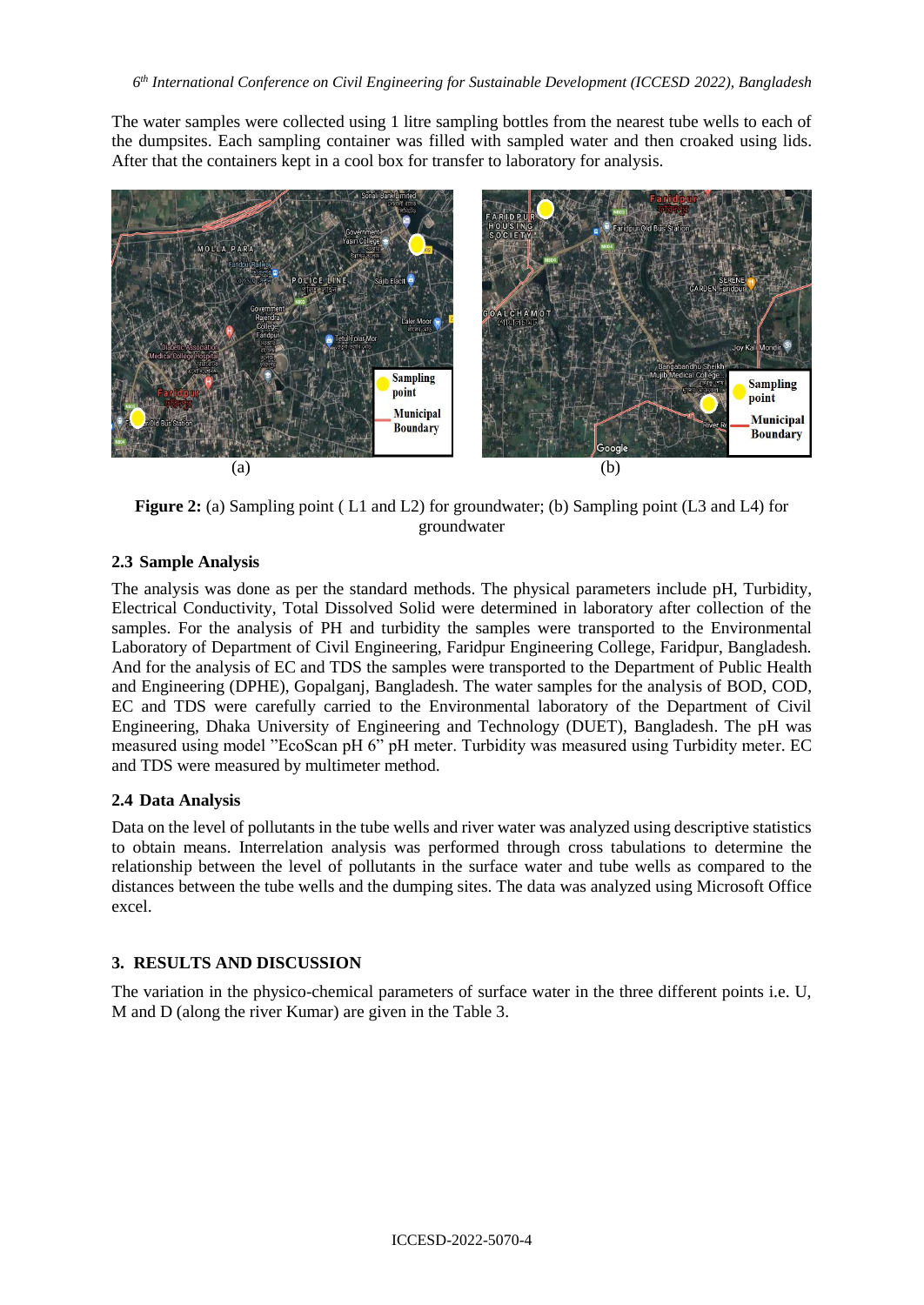|                |        |        | <b>Turbidity</b> Electrical Conductivity | <b>TDS</b> | <b>BOD</b> | <b>COD</b> |
|----------------|--------|--------|------------------------------------------|------------|------------|------------|
| Sampling       | pH     | (NTU)  | $(\mu S/cm)$                             | (mg/L)     | (mg/L)     | (mg/L)     |
| points         | (Avg.) | (Avg.) | (Avg.)                                   | (Avg.)     | (Avg.)     | (Avg.)     |
| Upstream       | 7.87   | 8.76   | 410                                      | 225        | 0.02       | 12.29      |
| Middle (main   |        |        |                                          |            |            |            |
| dumping site)  | 8.40   | 34.12  | 1035                                     | 560        | 0.98       | 59.07      |
| Downstream     | 7.89   | 21.38  | 1622                                     | 1285       | 2.16       | 88.20      |
| Bangladesh     |        |        |                                          |            |            |            |
| standard value | 7      | 10     | 700                                      | 1000       | 0.02       | 8.00       |
| WHO standard   |        |        |                                          |            |            |            |
| value          | 7      | 10     | 150                                      | 1000       | 6.00       | 10         |

**Table 3:** Surface water analysis of 9 surface water samples collected from Kumar River

The physico-chemical parameters of ground water in the four different points i.e. L1, L2, L3 and L4 (Tube well of Tepakhola, Shingpara, Shovarampur and Medical College area respectively) are given in the Table 4.

**Table 4:** Groundwater analysis of groundwater samples collected from 4 different tubewells

| Sampling       | pH   | Turbidity | <b>Electrical Conductivity</b> | <b>TDS</b> |
|----------------|------|-----------|--------------------------------|------------|
| points         |      | (NTU)     | $(\mu S/cm)$                   | (mg/L)     |
| L1             | 8.67 | 7.33      | 1243                           | 708        |
| L2             | 8.73 | 22.40     | 1152                           | 660        |
| L <sub>3</sub> | 8.85 | 6.19      | 1330                           | 759        |
| IA             | 8.76 | 5.88      | 1094                           | 626        |
| Bangladesh     |      |           |                                |            |
| standard value |      | 10        | 700                            | 1000       |
| WHO standard   |      |           |                                |            |
| value          |      | 10        | 150                            | 1000       |

#### **Surface Water Analysis**

For surface water, the upstream pH value was 7.87, for middle point was 8.40 and for downstream was 7.89 which are represented in the Table 3. The water at middle point was slight alkaline than the upstream and downstream water. Anyway, all these three points were alkaline and the values exceed the standard values of Bangladesh and WHO. Figure 3(a) shows a positive interrelation between pH and the distance from the dumpsite even though this interrelation was not significant.

The upstream turbidity value was 8.76 NTU, for middle point was 34.12 NTU and for the downstream was 21.38 NTU, which are represented in the Table 3. All values were exceed the limit of standard value of turbidity. There was a positive interrelation between the turbidity and distance from the dumpsite. From the result, it is depicted that the value of turbidity is higher at the point of main dumping than the other two points.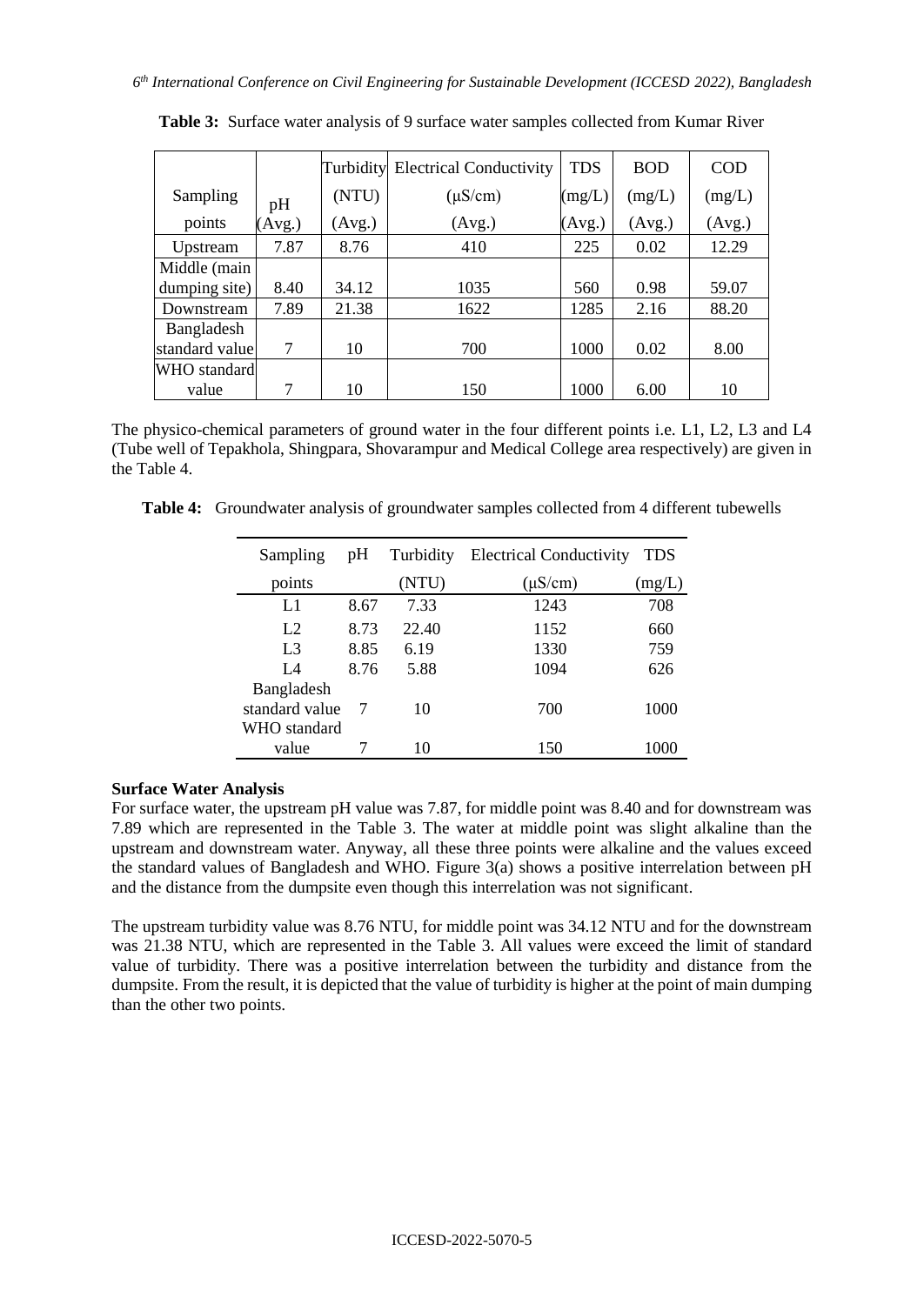

**Figure 3: (**a) Interrelation between the pH values of surface water samples and distances from dumpsite;(b) Interrelation between the Turbidity values of surface water samples and distances from dumpsite.

The upstream EC value at 100m away from the solid waste dumping site was 410 μS/cm, at dumpsite was 1035 μS/cm and downstream value was 1622 μS/cm at 100m away from dumpsite which are represented in the Table 3. The values of the middle point and downstream is higher than the Bangladesh guideline. That means the water is alkaline and actually not appropriate for aquatic life. That is caused by the dumping huge amount of solid waste by the riverside. The EC values have changed in river water regarding the distance from the dumpsite.

The TDS values of upstream, middle point and downstream were respectively 225 mg/L, 560 mg/L and 1285 mg/L which indicated that the higher amounts of dissolved solid present in the water at middle and downstream rather than upstream. The standard guideline for TDS value of drinking water by Bangladesh and WHO is 1000 mg/L. There was a positive interrelation between levels of TDS and distance from the dumpsite such that the levels were generally higher in downstream.



**Figure 4:** (a) Interrelation between the EC values of surface water samples and distances from dumpsite; (b) Interrelation between the TDS values of surface water samples and distances from dumpsite.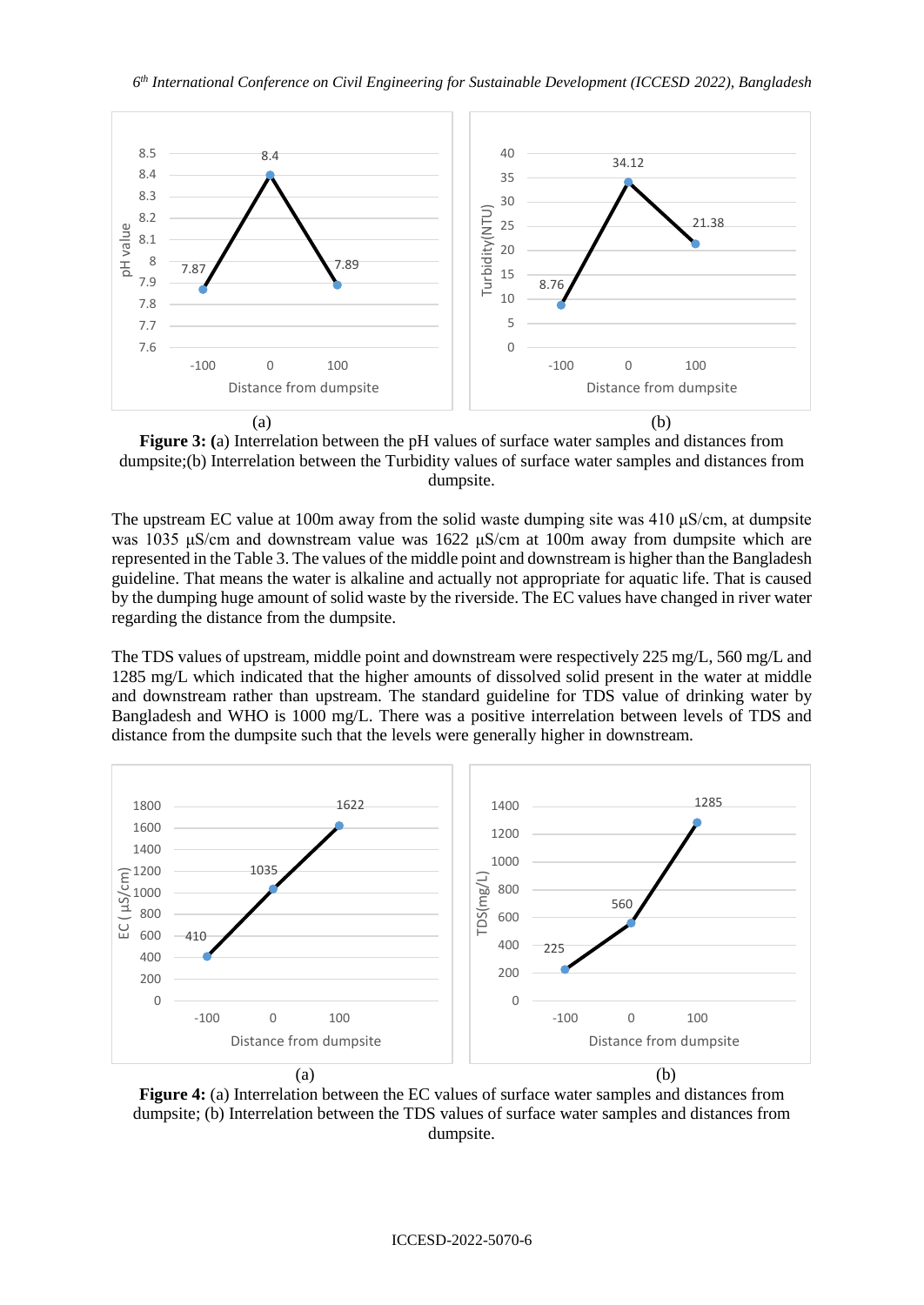The BOD values of upstream, middle point and downstream were respectively 0.02 mg/L, 0.98 mg/L and 2.16 mg/L which indicates the higher amounts of pollutants present in the water at middle and downstream rather than upstream that are represented in the Table 3. The results show that the BOD value is lower at upstream. The value was increased with the distance from upstream to middle point and middle to downstream. Hence, there was a significant interrelation between the value and the distance of each point.

From Table 3, the COD values of upstream, middle point and downstream are respectively 12.29mg/L, 59.07 mg/L and 88.20 mg/L which indicates the higher concentration of organic material present in the water at all three points. There was a positive interrelation between the value of COD and the distance from the dumpsite that was significant. The positive relationship indicates that the value of COD in the river increased with distances downstream from the dumping site.





### **Ground Water Analysis**

For ground water, the pH values were 8.67 for the tube well water located at Tepakhola bazar (L1), 8.73 for the tube well water located at Shingpara, Goalchamot (L2), 8.85 for the tube well water located at Shovarampur (L3) and 8.76 for the tube well water located at medical college area (L4).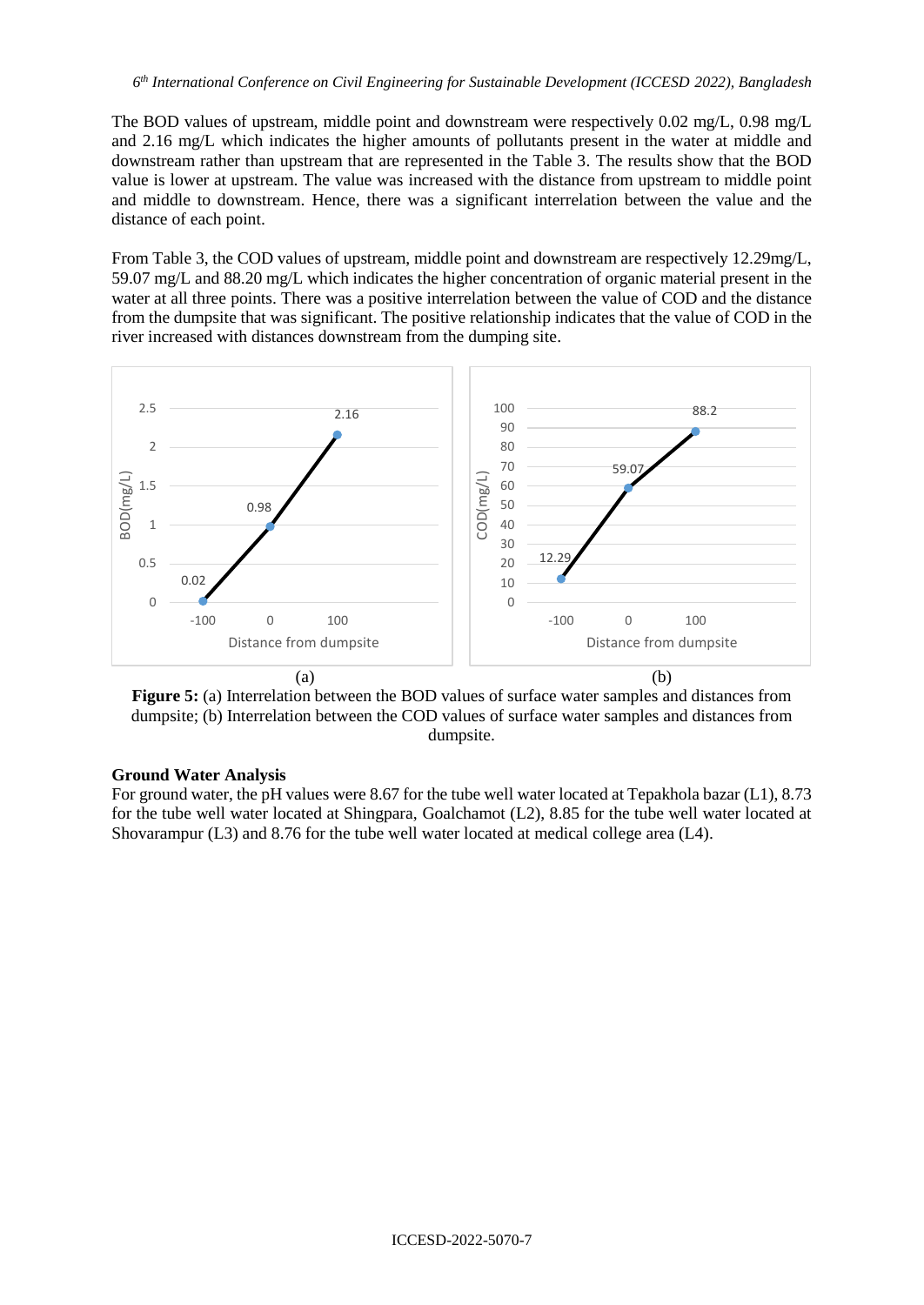

**Figure 6:** (a) Interrelation between the pH values of ground water samples and distances from dumpsite;(b) Interrelation between the Turbidity values of ground water samples and distances from dumpsite.

Results in Figure 6(a) show that the pH did not interrelate significantly with the distance of the tube well from the dumpsite. The turbidity values were 7.33 NTU for point L1, 22.40 NTU for L2, 6.19 NTU for L3 and 5.88 NTU for L4 which are represented in the Table 4. The turbidity value of L2 area was the greater value than the rest. According to the all-standard values by different organization, these four point's waters are not suitable for any drinking case. Figure 6(b) shows that there was a negative interrelation between turbidity of tube well water and the distance of the tube wells from the dumpsite which was not significant.

For EC, the values were 1243 μS/cm for L1, 1152 μS/cm for L2, 1350 μS/cm for L3, 1094 μS/cm for L4. All value were higher than the Bangladesh standard guideline for drinking water. There was a positive interrelation between EC of tube well water and the distance of the tube well from the dumpsite. For groundwater (tube wells), the TDS values were 708 mg/L for L1, 660 mg/L for L2, 759 mg/L for L3, 626 mg/L for L4. The presence of potassium, sodium, chlorides increases the TDS level. The results from figure show that the TDS levels increased with the decreasing distance from the dumpsite.



**Figure 7:** (a) Interrelation between the EC values of ground water samples and distances from Dumpsite; (b) Interrelation between the TDS values of ground water samples and distances from dumpsite.